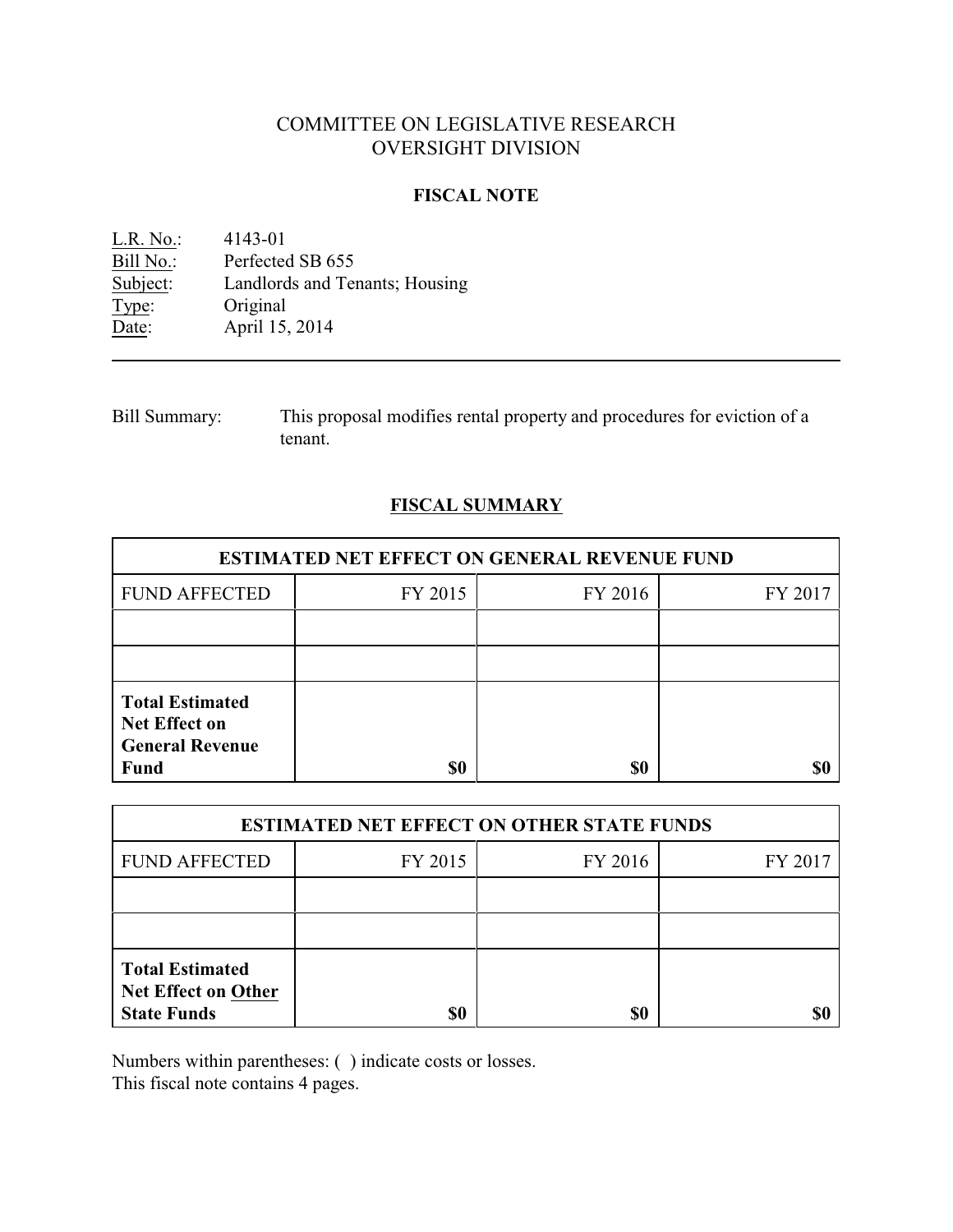L.R. No. 4143-01 Bill No. Perfected SB 655 Page 2 of 4 April 15, 2014

| <b>ESTIMATED NET EFFECT ON FEDERAL FUNDS</b>                        |         |         |         |  |
|---------------------------------------------------------------------|---------|---------|---------|--|
| <b>FUND AFFECTED</b>                                                | FY 2015 | FY 2016 | FY 2017 |  |
|                                                                     |         |         |         |  |
|                                                                     |         |         |         |  |
| <b>Total Estimated</b><br>Net Effect on All<br><b>Federal Funds</b> | \$0     | \$0     |         |  |

| <b>ESTIMATED NET EFFECT ON FULL TIME EQUIVALENT (FTE)</b>    |                    |  |  |  |  |
|--------------------------------------------------------------|--------------------|--|--|--|--|
| <b>FUND AFFECTED</b>                                         | FY 2015<br>FY 2016 |  |  |  |  |
|                                                              |                    |  |  |  |  |
|                                                              |                    |  |  |  |  |
| <b>Total Estimated</b><br><b>Net Effect on</b><br><b>FTE</b> |                    |  |  |  |  |

 $\Box$  Estimated Total Net Effect on All funds expected to exceed \$100,000 savings or (cost).

 $\Box$  Estimated Net Effect on General Revenue Fund expected to exceed \$100,000 (cost).

| <b>ESTIMATED NET EFFECT ON LOCAL FUNDS</b> |         |         |       |  |
|--------------------------------------------|---------|---------|-------|--|
| FUND AFFECTED                              | FY 2015 | FY 2016 | FV 20 |  |
| <b>Local Government</b>                    | \$0     | \$0     |       |  |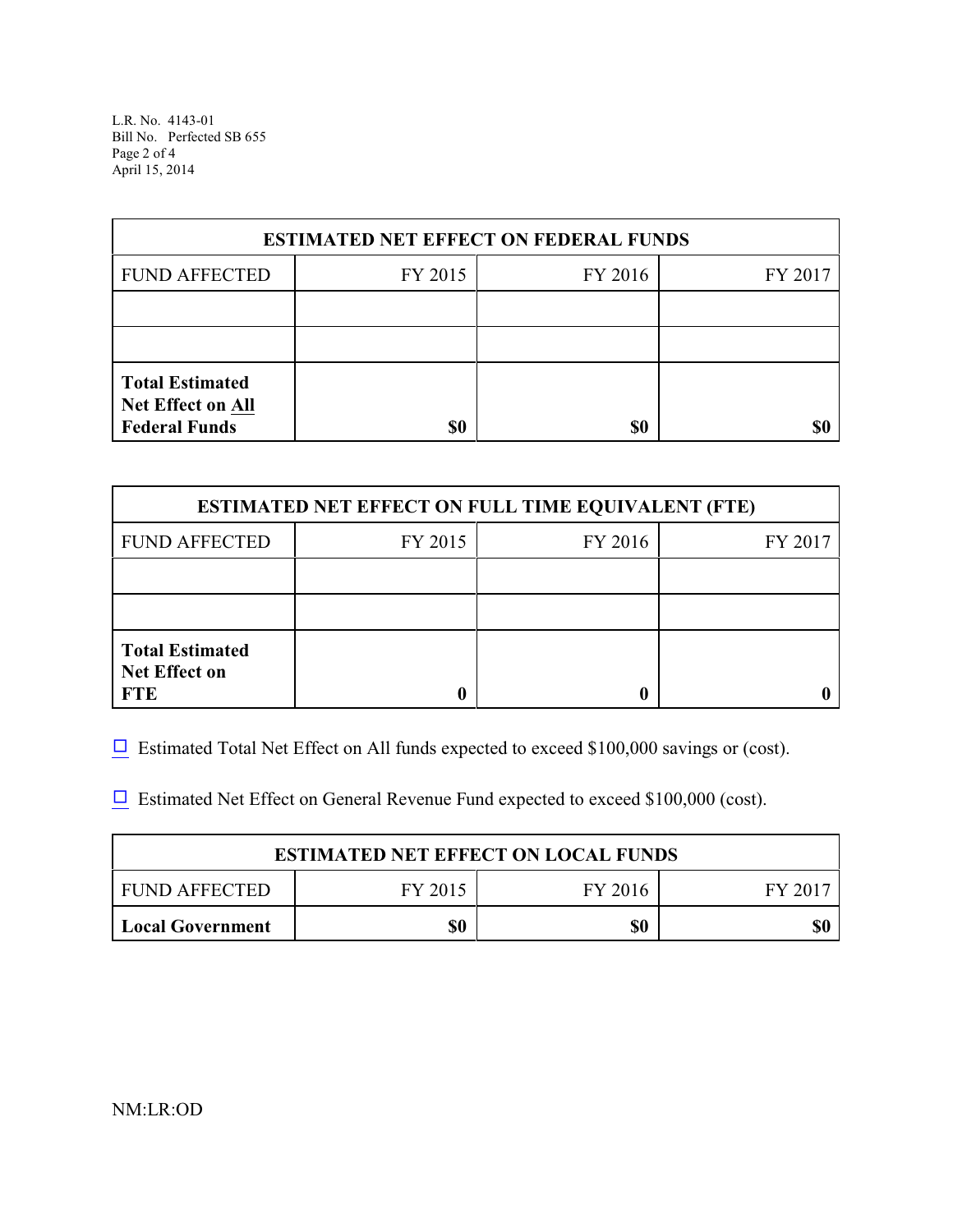L.R. No. 4143-01 Bill No. Perfected SB 655 Page 3 of 4 April 15, 2014

#### **FISCAL ANALYSIS**

#### ASSUMPTION

Officials at the **Office of the State Courts Administrator (CTS)** assume this proposal would not be in excess of \$100,000.

**Oversight** assumes that any costs from CTS relating to this proposal could be absorbed within their current appropriation level.

Officials at the **Department of Economic Development - Missouri Housing Development Commission** assume no fiscal impact from this proposal.

| FISCAL IMPACT - State Government | FY 2015<br>$(10 \text{ Mo.})$ | FY 2016    | FY 2017    |
|----------------------------------|-------------------------------|------------|------------|
|                                  | <u>\$0</u>                    | <u>\$0</u> | <u>\$0</u> |
| FISCAL IMPACT - Local Government | FY 2015<br>$(10 \text{ Mo.})$ | FY 2016    | FY 2017    |
|                                  | <u>\$0</u>                    | <u>\$0</u> | <u>\$0</u> |

## FISCAL IMPACT - Small Business

There could be a potential positive benefit for small business landlords as a result of this proposal.

## FISCAL DESCRIPTION

The proposed legislation appears to have no direct fiscal impact.

This legislation is not federally mandated, would not duplicate any other program and would not require additional capital improvements or rental space.